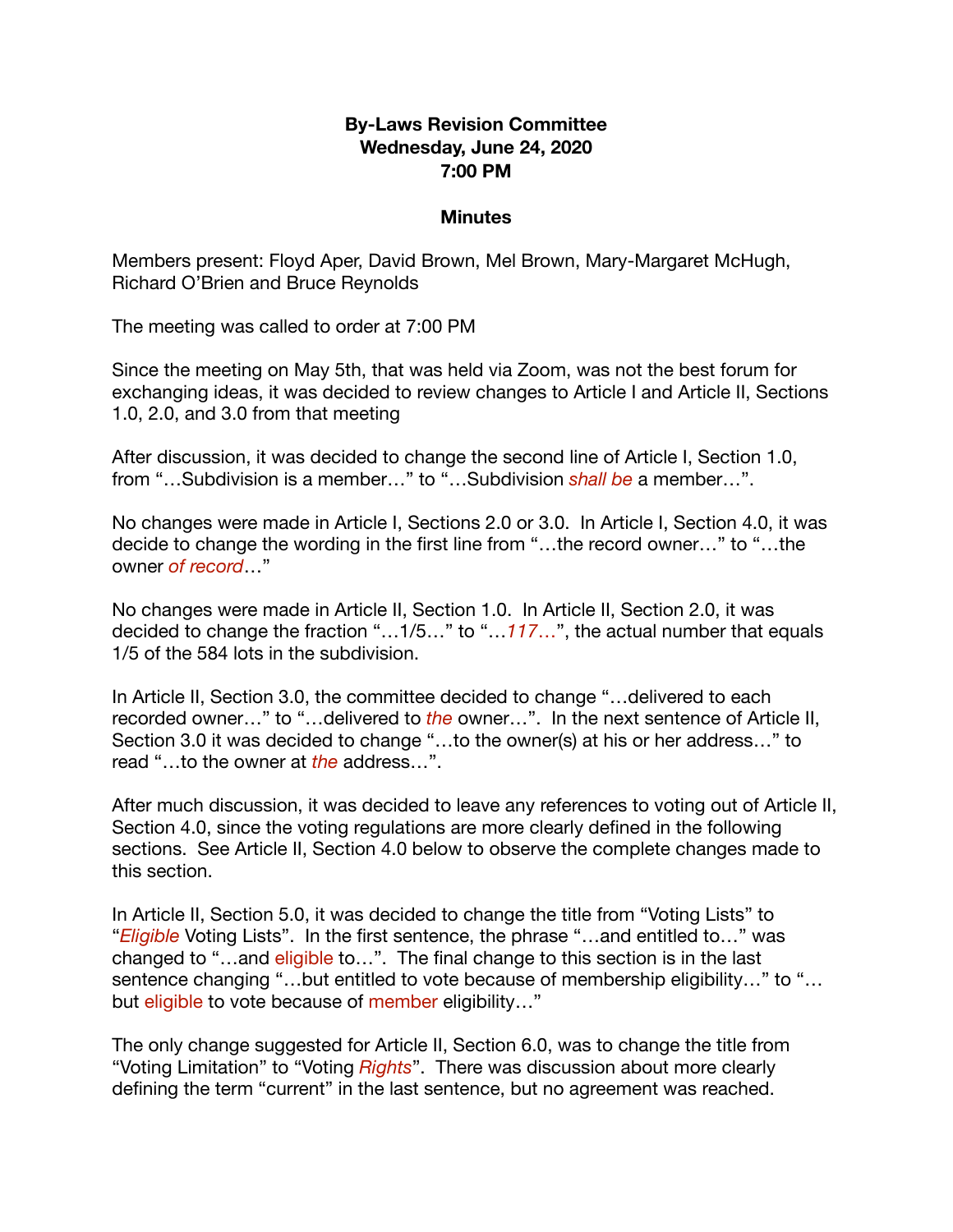In the discussion of Article II, Section 7.0, it was brought out that the first sentence was there to prevent the Declarant in the early development of the subdivision from being able to cast a large number of votes. Since all the lots are now individually owned, this first sentence is no longer needed. In the second sentence, it was decided to change "…each member, regardless of the number of lots owned, may…" to read "…each *lot owner* may…"

Because there was a lot of discussion on Article II, Sections 4.0, 5.0, 6.0 and 7.0, it was decided that Floyd Aper would review these four sections to see if there might be a way to combine them into fewer sections and make them easier to understand. He will bring any proposals he has to the next committee meeting.

The discussion of Article II, Section 8.0, resulted in two proposed changes. In the first sentence to change "A member, whose…" to "A*n owner,* whose…" and in the same sentence to change "…another person to…" to "…another *member* to…".

The meeting was adjourned at 8:55 PM.

The next meeting of the By-Laws Revision Committee will be on Wednesday, July 8, 2020, at 6:30 PM in the Ironwood clubhouse.

Below are the proposed changes that were made during the meeting.

## **Article I - Definitions**

**Section 1.0** - Membership: Every Each person(s)/persons or other entity which is the owner of a lot in the Ironwood Subdivision is *shall be* a member, automatically, of the Ironwood Country Club Homeowners' Association *of Normal, Inc.*. All members who are current with their dues shall be eligible to vote.

**Section 4.0** - Owner: Owner shall mean the record owner *of record*, whether one or more persons or entities of a fee simple title to any lot which is a part of the Subdivision, or in the event of a contract sale, the contract purchaser. The term "owner" shall not include those holding title merely as security of performance of anobligation.

## **Article II - Association Meetings** *and Voting*

**Section 2.0** - Special Meetings: Special meetings of the members of the Association may be called by the President, a majority of the Board of Directors, or at the request of *members representing 117* 1/5 of the membership, *lots in the subdivision,* for the purpose or purposes stated in the call for the meeting. The time and place of the